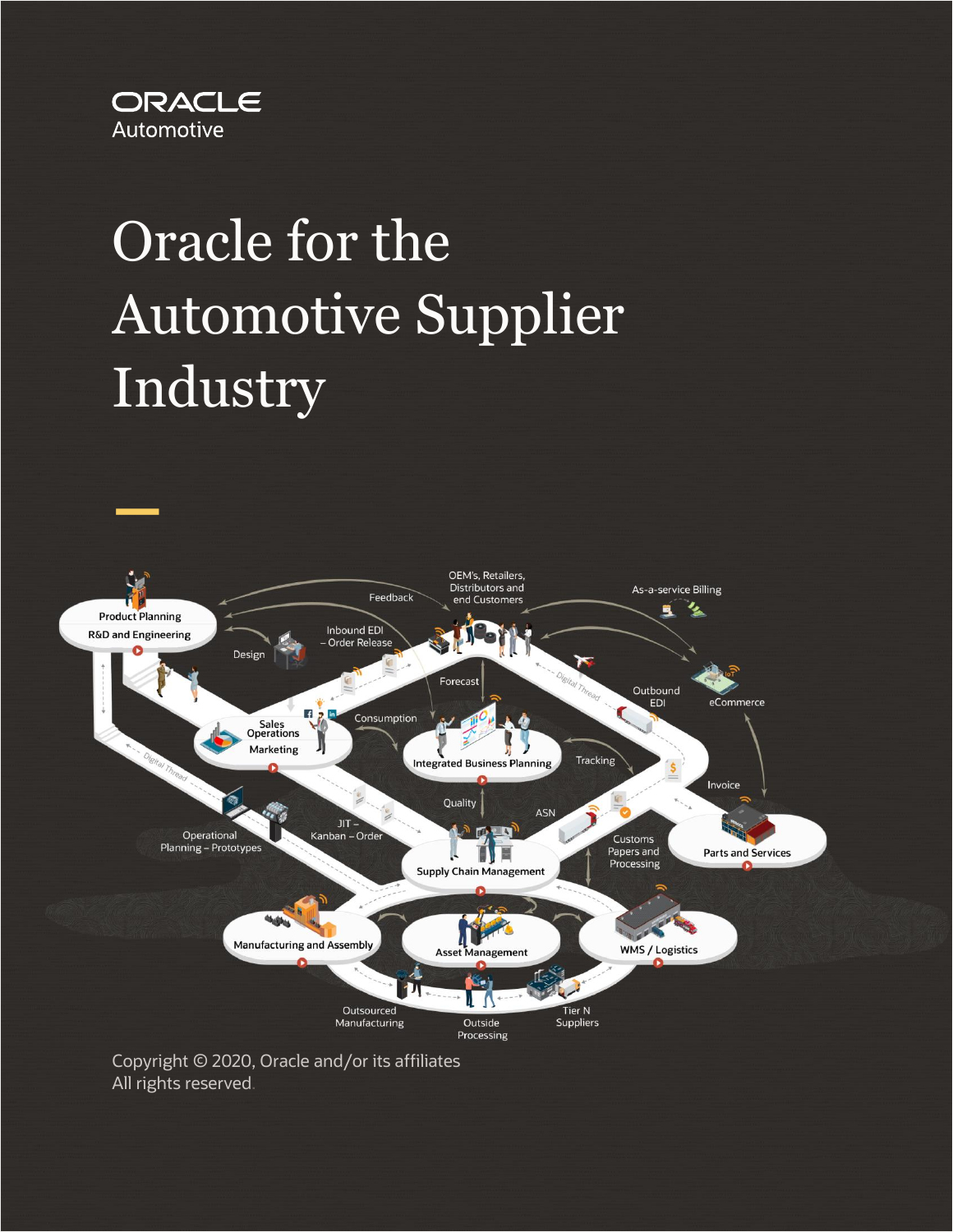From electric drivetrains to autonomous vehicles, automotive suppliers are facing unprecedented changes in today's evolving automotive industry. Never before has the automotive supplier been under as intense pressure to innovate faster, embrace new technology, and retain a competitive edge while managing rising supply chain costs.

Expectations are high as they must be able to align operations to realtime fluctuations in customer demand, including digitizing their front and back office. Suppliers are already well versed in the value of collaboration, real-time data acquisition and overall execution. However, the larger trend affecting this industry is the redesign, collaboration and process execution of autonomous vehicles. It is a struggle for suppliers to support these expectations since ideally processes need to be simplistic, transparent and easily understood.

Some of the challenges affecting the automotive supplier include:

- Tariffs and taxes are forcing a rethink of how products are made and sourced
- Advanced technologies and connected products are opening up new revenue streams, but near-term profit is questionable
- How to attract and retain skilled manufacturing talent
- Model year changeovers require faster time to market and synchronized product lifecycles
- Cost pressures are prevalent while quality remains nonnegotiable
- New compliance, accounting and sustainability regulations are adding complexity.

The automotive supplier must transform their business as the original equipment manufacturers (OEM's) are rewriting the rules on how cars are manufactured. This has a profound effect on the global automotive supplier industry as they adapt their business in this evolving market.

You can count on Oracle to provide a comprehensive industry solution that enables automotive suppliers to gain a competitive advantage in this fast-changing market. With industry-leading, AI-powered business solutions, Oracle drives operational excellence from engineering and PLM to configuration management and PDM, integrated business planning, supply chain, warehouse and transportation management.

# **Digital Transformation with Oracle Cloud**

Automotive suppliers are embracing Oracle Cloud solutions to drive real-time operational efficiencies across the extended supply chain in the front and back office. To innovate and enhance the traditional supply chain, you can leverage Oracle's industry-leading solutions to enable the most comprehensive digital thread through the value chain by connecting OEMs, tier-n suppliers, retailers, distributors, partners,

## **Oracle Cloud Benefits**

- Improve OEM engagement
- Align the supply chain
- Accelerate innovation
- Proactive risk management
- Drive operational and productivity efficiencies
- Recruit and retain key talent
- Enable strategic, datadriven decisions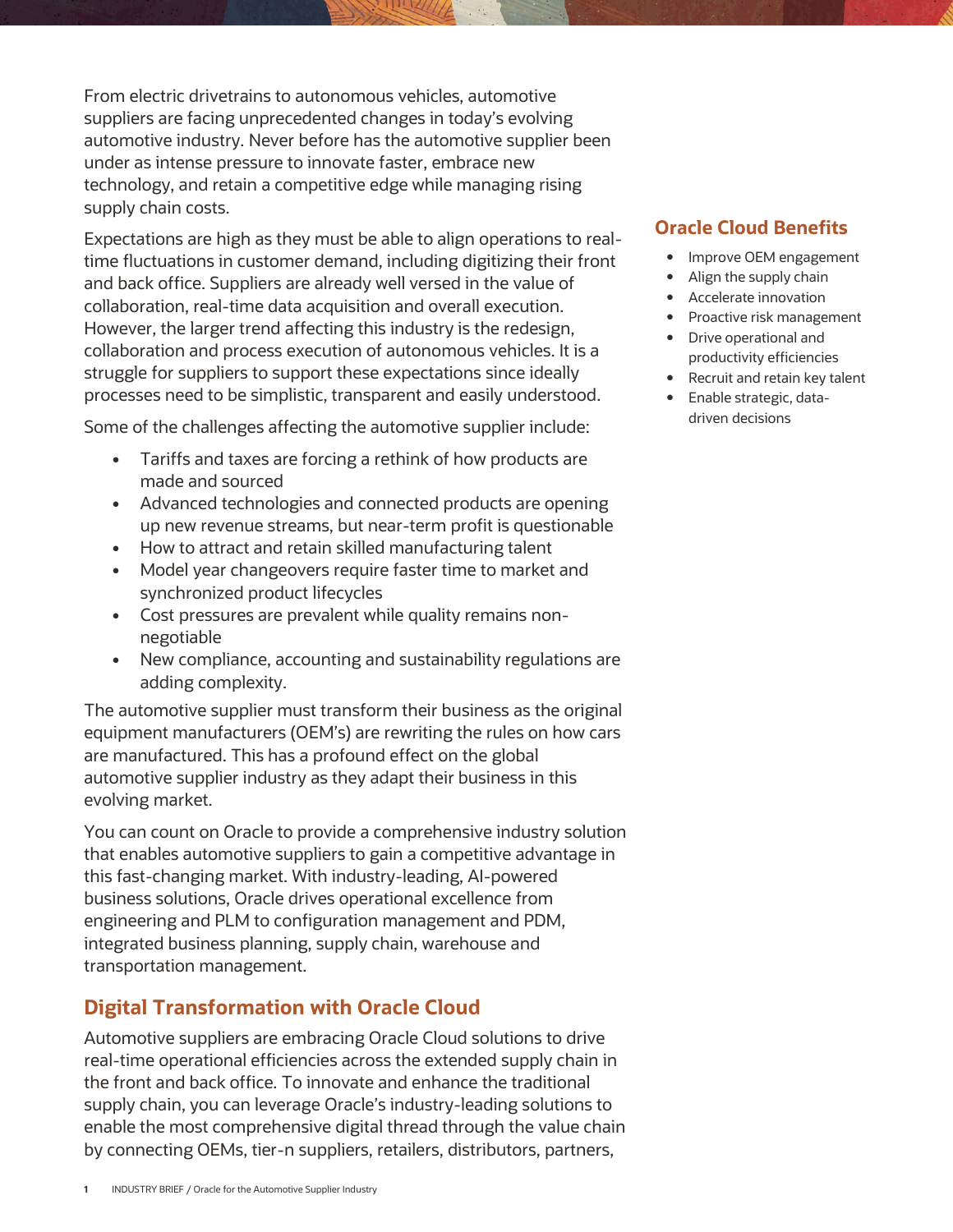and customers. The digital thread provides a single, seamless strand of data that stretches from the initial design concept to the finished part, constituting the information from design, model, production, use, and monitoring of the manufactured part. Innovating with Oracle Cloud enables you to improve visibility into your business and drive efficiencies while leveraging advance technologies such as blockchain, artificial intelligence, and machine learning. By incorporating the digital thread with digital twin, voice of the factory, voice of the product and the voice of the customer, Oracle helps with new product development and new process innovation by modernizing and streamlining business processes. For more information on these solutions, please visi[t Oracle Automotive Industry Solutions.](https://www.oracle.com/industries/automotive/)

### **Enabling the Digitally Connected Enterprise**

Leveraging technology to improve enterprise visibility, speed, and agility



## **Engineering and PLM**

Automotive suppliers need to quickly improve their product development functions and integrate them across the end-to-end supply chain. Oracle's [Product Lifecycle Management \(PLM\)](https://www.oracle.com/applications/supply-chain-management/solutions/product-lifecycle-management-cloud.html) provides this capability by enabling a digital thread to coordinate information, processes and people associated with the lifecycle of a product. Oracle PLM cloud provides this digital thread across the entire product lifecycle and value chain for accelerated time to market, cost reduction, and improved quality. The solution is designed to connect your entire organization by establishing a single source of truth for product information and processes. By accessing data in real time from anywhere at any time, Oracle PLM provides a tight linking of business processes, aligns product development and NPI, and eliminates the complexity of gathering information across supply networks. Oracle PLM cloud leverages internet of things (IoT), digital twins, artificial intelligence, and quality assessment to close the information gaps between your product and your customer.

## **Configuration and Product Management**

Automotive suppliers need to effectively manage product data to ensure it drives product marketing and commercialization but also the back-end operational data that is required for order fulfillment, supply

"Oracle is helping us make it easy for customers to do business with us and for us to understand them and identify legitimate prospects. We passed our telemarketing team's qualified leads goal by 76% and increased revenue through tighter internal rep-partner collaboration."

#### **- Bill Blausey**

Senior Vice President and CIO Eaton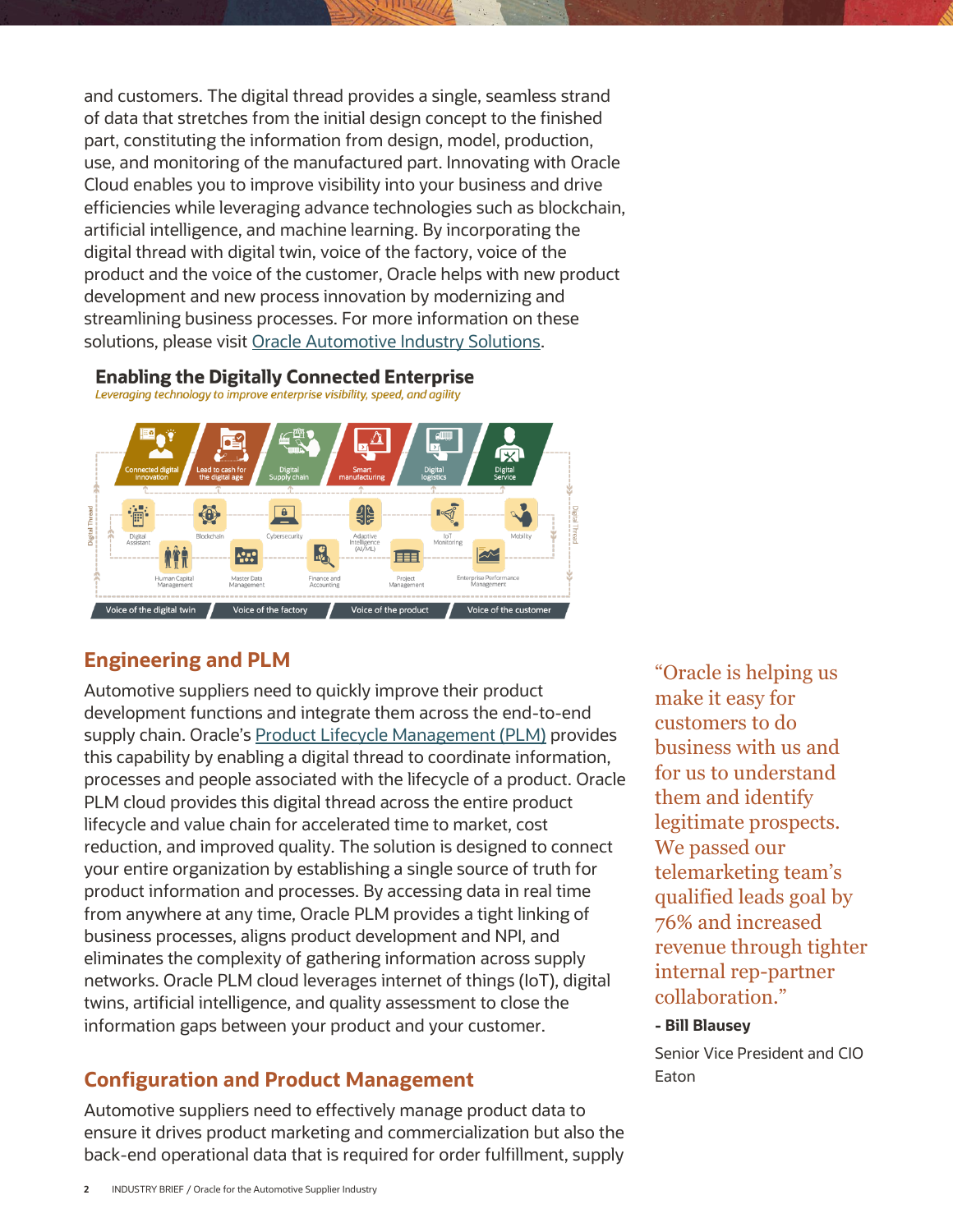chain execution and product reporting. With a central data repository and a real-time 360-degree view of product data in Oracle [Product](https://www.oracle.com/applications/supply-chain-management/product-master-data-management/)  [Master Data Management,](https://www.oracle.com/applications/supply-chain-management/product-master-data-management/) you can accelerate new product introductions, improve product data quality, and reduce data management and reporting costs.

## **Integrated Business Planning and Execution**

Oracle's [Integrated Business Planning and Execution \(IBPX\)](https://www.oracle.com/industries/high-tech/integrated-business-planning-execution.html) provides end-to-end planning capabilities for you to achieve your short-, medium-, and long-term performance goals. IBPX combines best in clas[s Enterprise Performance Management \(EPM\)](https://www.oracle.com/applications/performance-management/) an[d Supply Chain](https://www.oracle.com/applications/supply-chain-management/supply-chain-planning/)  [Planning \(SCP\)](https://www.oracle.com/applications/supply-chain-management/supply-chain-planning/) with IoT, AI and prescriptive analytics to adapt to the demanding needs of automotive suppliers. IBPX enables you to quickly move from planning to execution and allows you to adjust plans in near real time in response to unexpected events. Automotive suppliers that leverage Oracle IBPX are able to conduct a well-run, integrated business planning process that is more effective and profitable with a single holistic view of the supply chain.

# **Digital Customer Expereince (CX)**

[Oracle Customer Experience \(CX\)](https://www.oracle.com/industries/automotive/modern-sales-and-marketing-for-automotive.html) provides the ability to manage core digital engagements with OEM's, suppliers and customers. It offers a 360-degree digital view across marketing, sales, service, finance, supply chain, and operations so you can improve your sales, marketing and support operations to better address the needs of your business partners. With support for a variety of engagement channels (web, mobile, chatbots, social media), Oracle CX delivers consistent, modern interactions to reinforce your messaging and strengthen your brand. By breaking down organizational silos across channels and leveraging real-time customer data, you can provide a more personalized customer experience, leading to improved customer relationships and increased revenue.

# **Supply Chain Management**

Automotive suppliers support highly complex supply chain networks. With multiple siloed plans, it can be hard to achieve end-to-end visibility across global supply chains. Without the right technology, it can be challenging to analyze and predict customer behavior, accurately forecast demand, and optimize inventory while responding to market changes. Oracle [Supply Chain Management \(SCM\)](https://www.oracle.com/applications/supply-chain-management/) enables automotive suppliers to manage their entire supply chain operations covering all aspects of the business. Oracle SCM is designed for flexibility so it can support your unique business requirements and better connect your supply chain needs through people, processes, and technology

"Through the use of Oracle's Global Trade Management solution, we have achieved new heights of product classification accuracy, consistency, and compliance efficiency in all Cummins locations globally."

#### **- Dante Monroy,**

Director Global Trade Operations Cummins Inc.